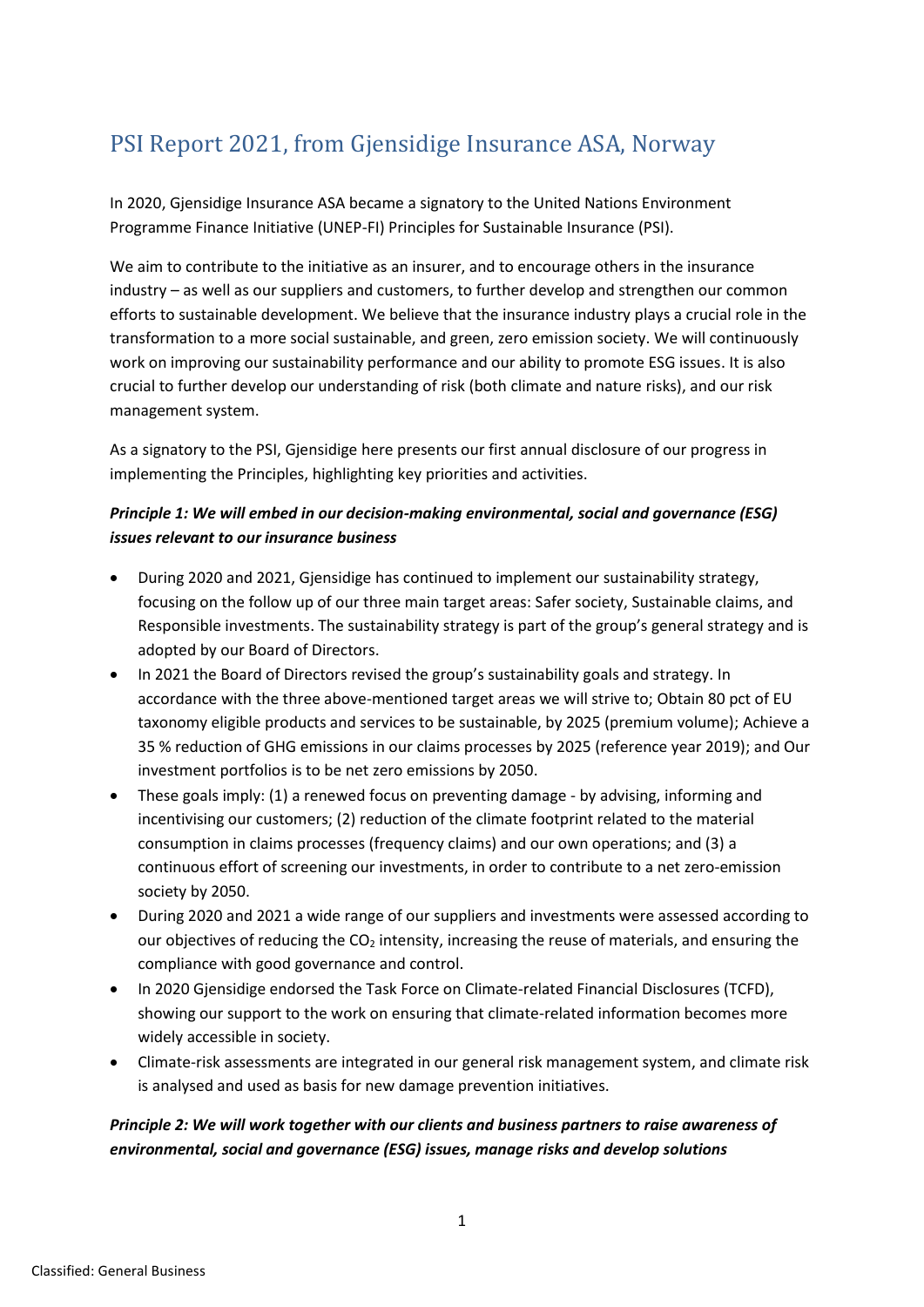- Key principles within our sustainability strategy are to inform, interact and invest to achieve more sustainable outcomes. This includes continuous knowledge and capacity building in our own organization, as well as an active dialogue with our customers and suppliers.
- As part of our screening process, Gjensidige engaged with a wide range of customers and suppliers in 2020. This has been for the purpose of obtaining further information on client approaches to ESG where is needed or developing a joint plan of action.
- We also focus on the development of more sustainable insurance products, and we have  $$ among other things – launched a greener household content and travel insurance with climate compensation for young people. We also established an insurance scheme whereby customers receive 5 per cent dividend when rebuilding with an environmental certification (BREEAM) for industrial buildings, as well as incentives to rebuild with the Nordic Swan Ecolabel for residential buildings.
- Related to the social dimension we have launched a self-help psychologist service particularly relevant during the Covid-19 pandemic. We have also established a 'Back to work' partnership with Unicare.
- Gjensidige signed the UN Protocol for Responsible Investments (UN PRI) in 2020. We exclude companies we believe are in breach of international standards through the UN Global Compact and Inhumane Weapons Convention. We implement ESG assessments in our analyses and exercise active ownership in dialogue with companies, external investment managers and other investors.

## *Princ. 3: We will work together with governments, regulators and other key stakeholders to promote widespread action across society on environmental, social and governance (ESG) issues*

- We have promoted opinions related to ESG issues, such as financial consequences of climate change, through our own communication services and by mainstream media. We have for example participated in debates concerning the VAT taxation of e-vehicles, related to environmental consequences of scrapping. We have also been engaged in the debate on Norwegian municipalities' preparedness for tackling extreme weather events
- We respond directly to consultations arranged by public authorities. Within an EU and Norwegian policy context, we also respond and engage in public issues through our industrial confederation – Finance Norway
- We have an extensive stakeholder dialogue based on needs, communicating in different arenas such as customer meetings, customer surveys, employee surveys, competitive tenders and supplier follow-up, and investor meetings.
- We cooperate with research and academic institutions to obtain new insights as well as contributing to research and development related to ESG issues.
- We have established a cooperation with the Norwegian Computing Centre where we combine recognised climate models with claims data to develop more advanced assessments of climate consequences in the short, medium and long term – related to material damages.
- We share claims data with public authorities on regular basis.